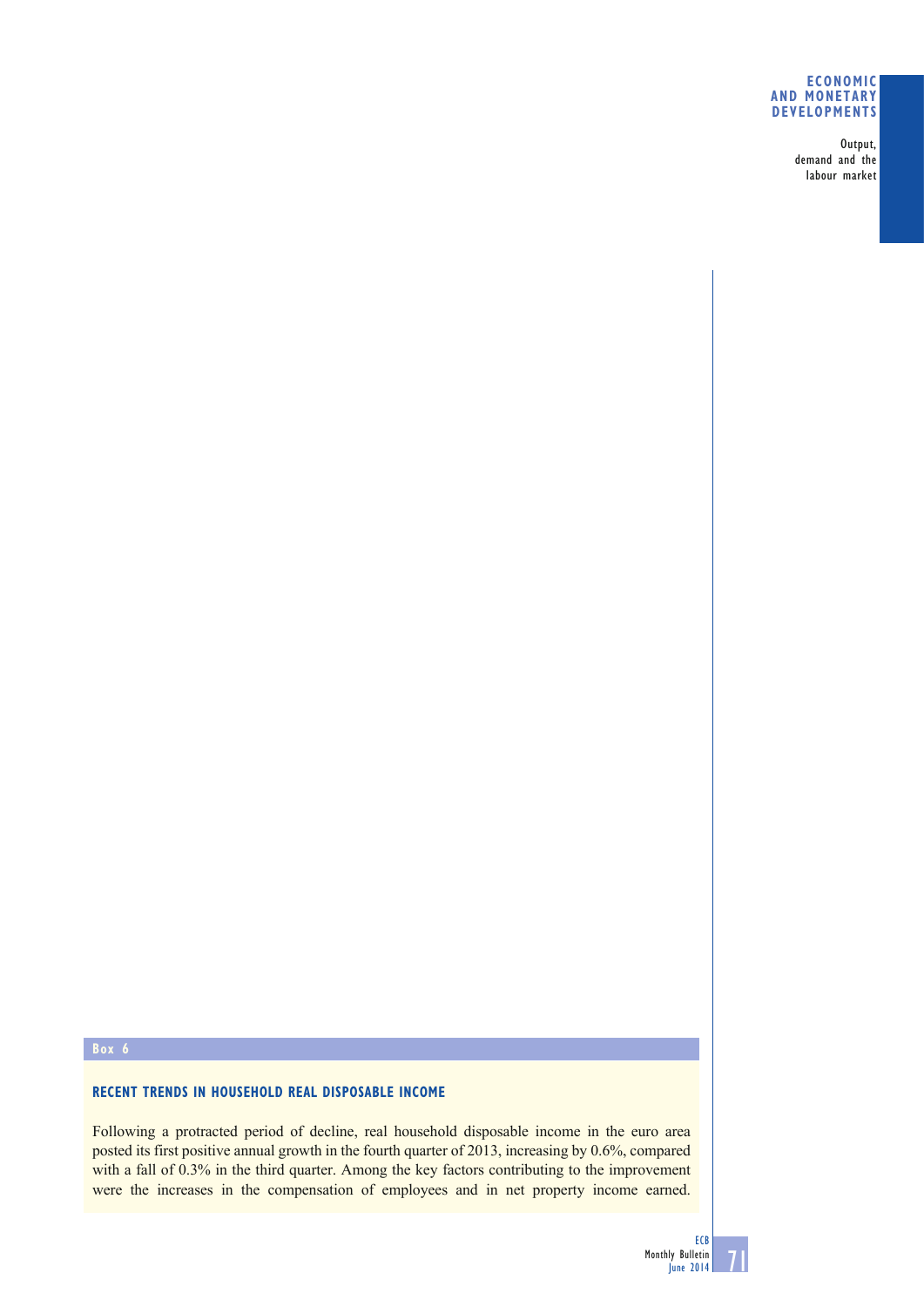The recent slowdown in consumer price inflation has also had a positive impact on the latest developments in real household disposable income.

#### **Household disposable income increased recently**

After an extended period of negative or stagnant developments in both nominal and real household disposable income, the former returned to positive growth in the course of 2013. The annual growth rate in euro area household nominal disposable income stood at 1.5% in the fourth quarter of 2013, compared with 1.0% in the third, benefiting from the recovery in real GDP (see Chart A).

Owing to the protracted fall in employment and the negative or subdued developments in real wages, real household disposable income in the euro area had been on a downward trend from the first quarter of 2010 to the third quarter of 2013, when it stood 2.5% below its value in the third quarter of 2009. However, supported by positive developments in the main components of gross income and a less negative effect from direct taxes, as well as by the slowdown in consumer price inflation, the annual growth rate of real household disposable income has recently been positive, increasing by 0.6% in the fourth quarter of 2013.

The strengthening of nominal gross disposable income growth in the fourth quarter of 2013 mostly benefited the household sector through an acceleration in the compensation of employees (with its positive contribution to the growth in disposable income increasing by 0.4 percentage point), a higher contribution stemming from the property income earned and net social benefits (with the respective contribution increasing by 0.1 percentage point). These, coupled with a less negative effect from direct taxes (by 0.2 percentage point), more than offset the smaller positive contribution from the gross operating surplus and mixed income<sup>1</sup> (by  $0.2$  percentage point) and the marginally lower net interest income in the context of overall low interest rates (see Chart B).



1 The main components of household gross operating surplus and mixed income are profits of self-employed business owners and imputed rental income from owner-occupied housing.

ECB

72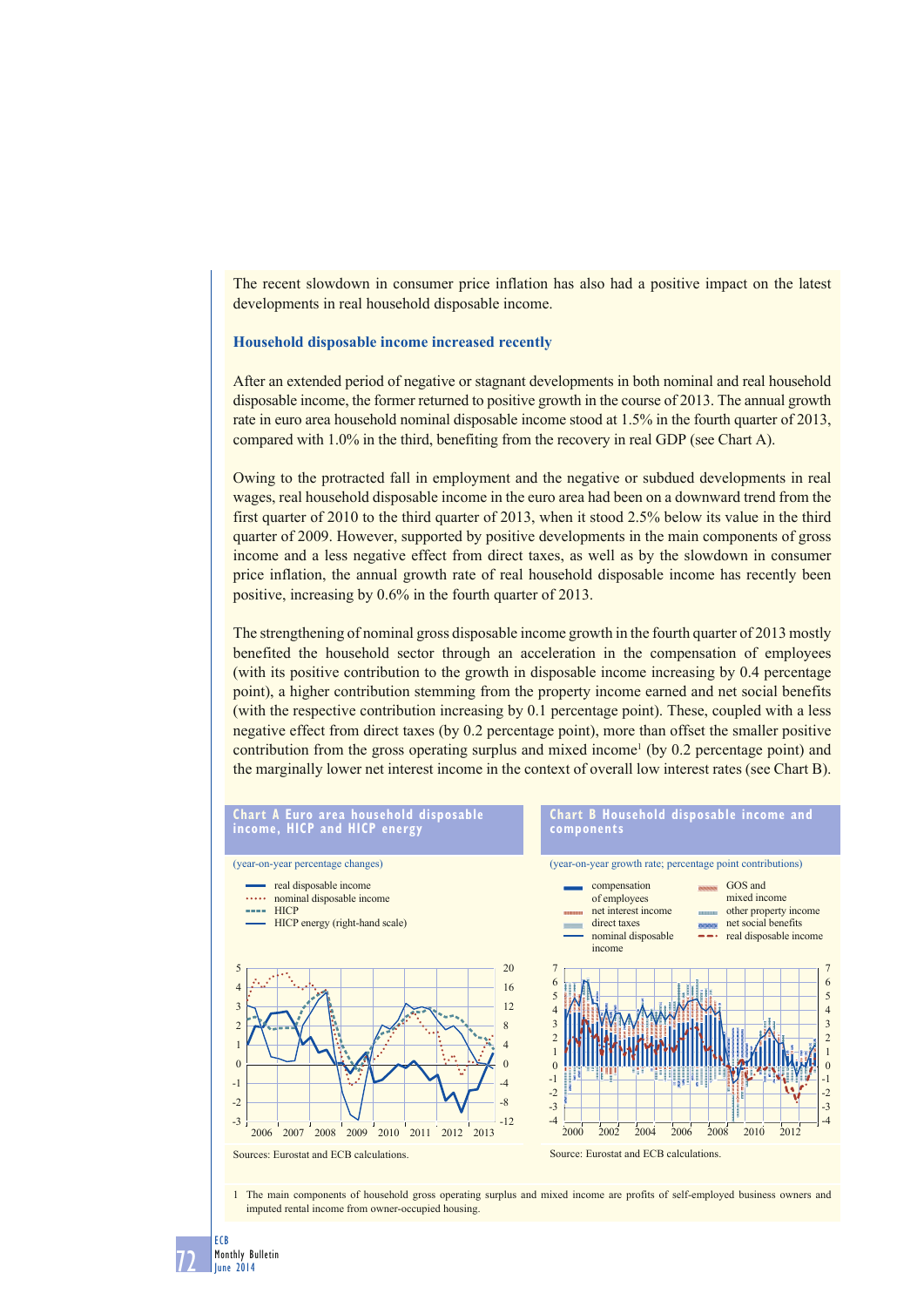### **ECONOMIC AND MONETARY DEVELOPMENTS**

Output, demand and the labour market



Sources: Eurostat and ECB calculations.

Notes: National quarterly sector accounts data are not available for all euro area countries. Thus, the aggregate for non-stressed economies<br>refers to Germany, France, the Netherlands, Austria and Finland, and that for str and Slovenia.

In addition, the slowdown in consumer price inflation accounted for approximately 40% of the recovery in real household disposable income. Euro area HICP inflation has gradually fallen from the elevated levels observed in late 2011. The decline in euro area inflation has to a large extent been driven by external factors such as lower energy and commodity prices and exchange rate developments. The purchasing power of households has also been strengthened by these factors which, other things being equal, should support consumption.

#### **Heterogeneous patterns at country level**

Across countries, patterns have been markedly different. Non-stressed countries (namely Germany, France, the Netherlands, Austria and Finland<sup>2</sup>) have experienced solid growth in household disposable income since 2010, while stressed countries (namely Italy, Spain, Greece, Ireland, Portugal and Slovenia) experienced a protracted decline in income from 2009 until the third quarter of 2013. This decline was only briefly interrupted by gross operating surplus and mixed income-driven increases between the second and fourth quarters of 2011 (see Chart C). In these stressed countries, nominal cost rebalancing was supported by a downward adjustment of wages in 2012 and only a moderate increase at the end of 2013.

Recently, household disposable income in stressed countries has shown signs of stabilisation, with nominal income growth turning positive in the fourth quarter of 2013 for the first time since the end of 2011, driven by the fact that the large negative contributions from the compensation of employees and property income came to an end. Although the pace of the decline in real

2 Note that national quarterly sector accounts data are not available for all euro area countries.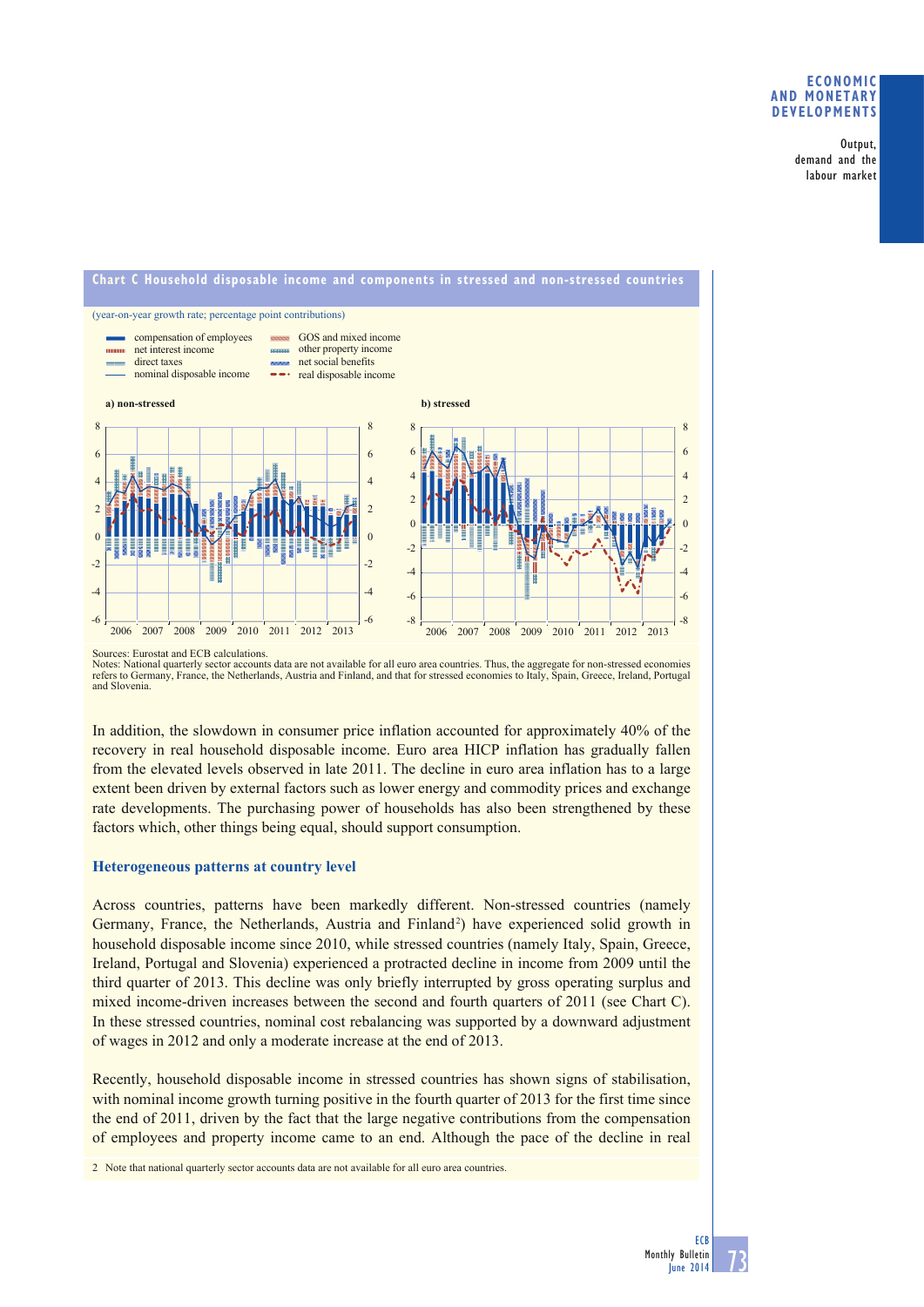

Sources: Eurostat and ECB calculations.

Notes: National quarterly sector accounts data are not available for all euro area countries. Thus, the aggregate for non-stressed economies<br>refers to Germany, France, the Netherlands, Austria and Finland, and that for str and Slovenia.

household disposable income in stressed countries has slowed sharply since the middle of 2013, its growth was still slightly negative in the fourth quarter of 2013 (-0.4% on an annual basis).

Breaking down labour income developments into contributions of employment and wages (compensation per employee) shows that this stabilisation of income in stressed countries at the end of 2013 resulted from a significant slowdown in the decline in employment and an increase in nominal wages (see Chart D). Nevertheless, the increase in compensation per employee in stressed economies on an annual basis is also driven by a base effect, reflecting the unwinding of measures taken in some countries in 2012. Hence, the rebalancing within the euro area, i.e. the remaining competitiveness adjustment needs, might not be over yet. This is also suggested by recent analysis from a sectoral perspective of the ongoing current account rebalancing within the euro area<sup>3</sup>.

### **Labour cost adjustment in stressed countries improving competitiveness**

The pattern of a protracted decline in labour costs in stressed countries from 2009 to 2013 may in fact have lent support to developments in overall income in the medium term. In spite of the direct negative impact on household income from the downward wage adjustment between the second quarters of 2012 and 2013, the decline may have helped to avoid an even stronger fall in employment. Furthermore, by helping countries to regain competitiveness, the adjustment is likely to have prevented a more prolonged decline in household disposable income. Similarly,

<sup>3</sup> See the boxes entitled "Sectoral contributions to rebalancing within the euro area", *Monthly Bulletin*, ECB, December 2013, and "To what extent has the current account adjustment in the stressed euro area countries been cyclical or structural?", *Monthly Bulletin*, ECB, January 2014.